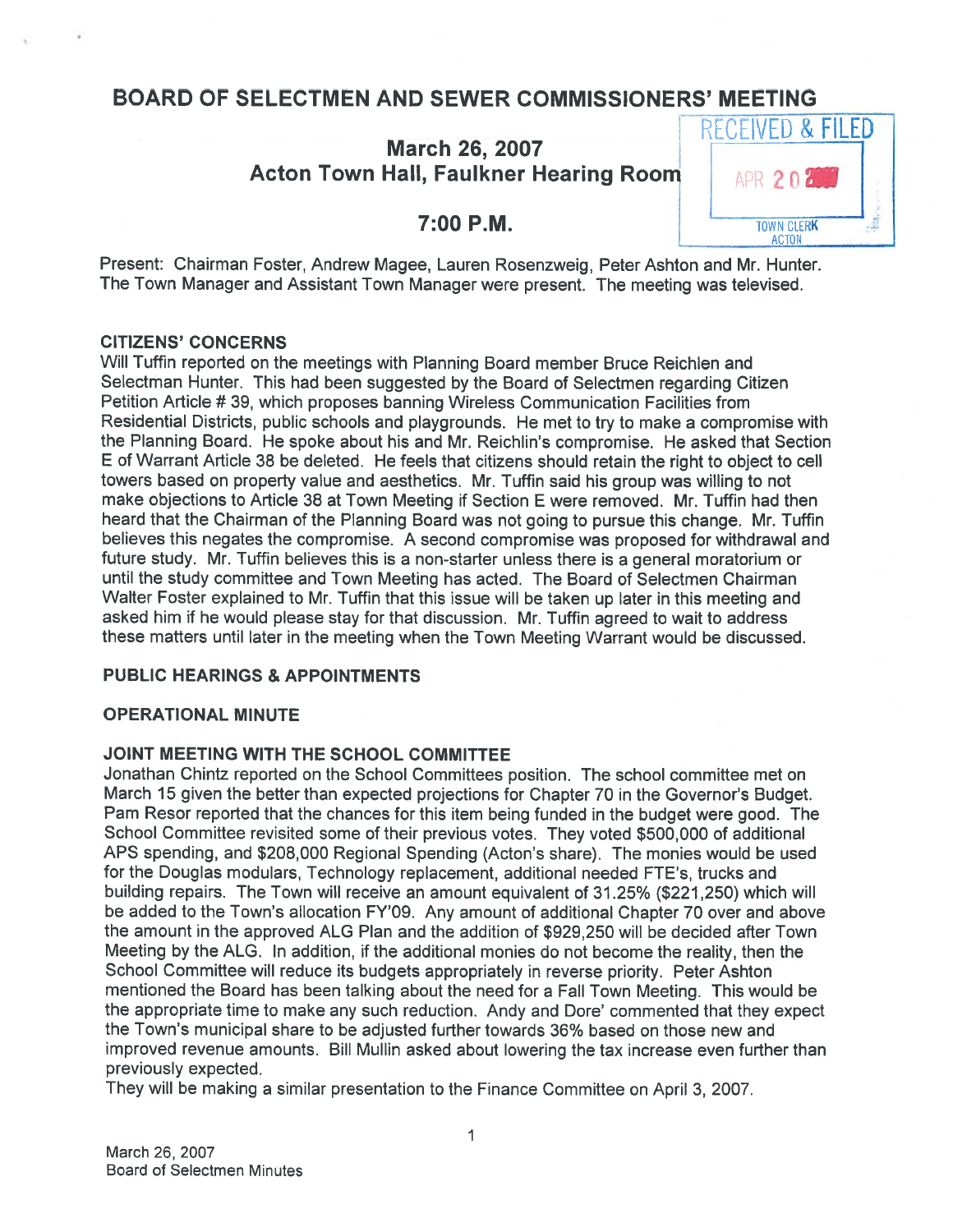Peter thanked Jonathan for coming and his questions have been answered.

Lauren said she wished the School Committee had taken this through the ALG process, but was <sup>g</sup>lad to see that the 31.25% amount to the Municipal Budget had been retained. Lauren hopes the funds come in as <sup>p</sup>lanned. Lauren asked about what they meant by reverse priority. Jonathan said the last thing dropped would be the modulars.

Dore' supports this and would hope that House One comes up with the money. Dore' said he hoped the town's split would continue to increase up to 36 percent.

Andy asked about the split of 31.25% and hoped it would be more like <sup>32</sup> percen<sup>t</sup> next year with the good news about House One monies.

Jonathan will propose <sup>a</sup> slightly different process and he will pu<sup>t</sup> it in writing as we go forward.

Bill Mullin of the Finance Committee, speaking for himself, said he encouraged discussion to further reduce the tax increase this year and felt it would be <sup>a</sup> good thing to do.

Nancy Tavernier — She was concerned that the School Committee was not presen<sup>t</sup> tonight. She asked why the regional assessment is not being lowered to benefit the taxpayers.

Jonathan expresse<sup>d</sup> his intent to provide <sup>a</sup> written <sup>p</sup>lan of action as it relates to the forecasting of revenues and expresse<sup>d</sup> that the School Committee chose not to lower the assessment and have excess monies flow to Free Cash and E&D

CLASS I CAR DEALER'S LICENSE, 56 POWDER MILL ROAD, SUZUKI ANNEX, INC. The Chair opene<sup>d</sup> only to continue it to 8:20. Atty. Nylen wishes to extend the decision deadline to May 28<sup>th</sup>. He had hoped the Board would hear this issue and the Site plan for 60 Powder Mill together. He asked that the license expanded to <sup>90</sup> days for <sup>60</sup> Powder Mill Road. They will presen<sup>t</sup> the plan as <sup>a</sup> final plan instead of piecemeal.

Andy noted in the packet the comments from Engineering and Building and how confusing they had become. He expresse<sup>d</sup> the need for an overall correction in one Site Plan packet so they could review it as <sup>a</sup> whole. Atty. Nylen said they will do that.

Lauren agree<sup>d</sup> with Andy, and requested staff comments on the revised <sup>p</sup>lan. Dore' spoke about more clarification on who gets to drive <sup>a</sup> car. He would like to see some documents from employees about how often and to what degree they use the cars so we can determine which are cars are for display and which are employee parking.

DORE' HUNTER – Moved continue to May  $7<sup>th</sup>$  at 7:30 ANDREW MAGEE – second – UNANIMOUS VOTE

### AMENDMENT TO SPECIAL PERMIT #0417103-391, 2 CRAIG ROAD, PEAK PERFORMANCE PARTNERS, INC.

Lauren made <sup>a</sup> presentation on her meeting with the applicant and residents in the area to achieve a compromise. The meeting was held on March 14<sup>th</sup>. It was attended by School Street residents, the applicants and Garry Rhodes. The meeting centered on what issues would need to be addressed. Some neighbors felt that <sup>24</sup> hour facility was not what they wanted there largely because of traffic and noise issues. Other neighbors spoke about the range of uses that could happen there by right if the businesses left. There is currently no limit on hours of operation and <sup>a</sup> <sup>24</sup> hour business with higher traffic or truck use is possible and seen as more detrimental than the fitness centers. Previous to the current tenant the building had been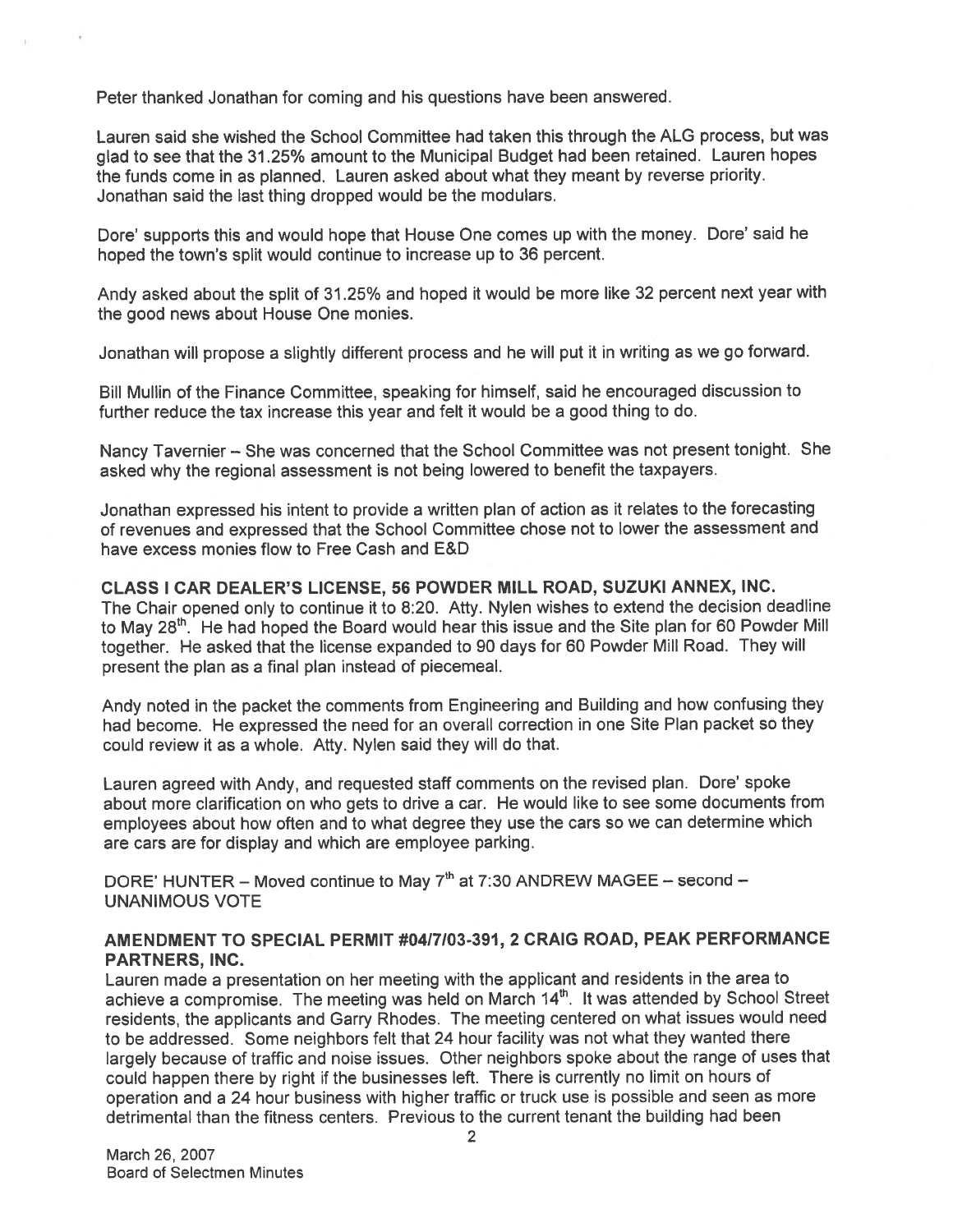vacant. Uses range from vacant to 24 hour use with multiple shifts and possible trucks. Lauren<br>noted that there are no sidewalks along School Street and residents have difficulty with traffic as<br>it is a cut through to and School Street parking area and the loading dock are close to the residences. Lauren and Garry<br>proposed that all cars be directed to enter on Craig Road and discourage use of the loading<br>dock entrance at night by locking th am to <sup>11</sup> pm at night. It is critical to their business. They would compromise to these hours rather than the 24.

Lauren said that the neighbors were concerned that allowing this fitness center to operate <sup>24</sup> hours might encourage <sup>a</sup> larger fitness group coming in some time in the future. The Board can condition the Special Permit to just these two businesses and uses.

Mr. Buck of Anytime Fitness said they can set <sup>a</sup> timer on the back door which would control the use of that door.

Peter thanked Lauren for doing this and has one question for the proponent. They say they<br>need to open at 4 AM and close at 11 PM to meet the needs of their prospective clients. He<br>asked what was more important—staying ope

Dote' said the hours are critical and no one looked at their responsibility under the Site Plan. They operated outside those hours and now they are critical to the business to have these hours. The proponent did not mean to cause this issue and stated that since they found out the hours in the permit they have only been operating those hours.

Andy asked if <sup>24</sup> hours was for both or one. The current hours on week ends is <sup>6</sup> to 5. They want to extend the week end hours to <sup>9</sup> pm. Anytime Fitness wants to extend their hours to <sup>24</sup> hours, but they are willing to compromise at <sup>4</sup> AM to <sup>11</sup> PM.

Andy asked Lauren if we are arguing about the <sup>4</sup> hours on the week end for Athlete's Edge. Lauren said that they did not discuss at length the increase to 9:00pm for Athlete's Edge though one resident said they were not abiding by their current hours.

Jim Quinn asked the Board to uphold the <sup>2003</sup> Decision.

Mr. Parquette agreed with Mr. Quinn

Mr. Rose too agreed with Jim Quinn's comments. They felt the parking further away was not workable. He does not want to see at any increase in hours.

Charlotte Parker was opposed to the increase in traffic and auto accidents. She wants the sound of silence on weekends.

Andy noted that this is zoned industrial and it is next to <sup>a</sup> residential zoned area.

Lauren noted that in her opinion the additional traffic in the early hours would not be that large an increase as it is a relatively small fitness facility. If the cars parked behind the facility the noise would be removed from the neighborhood.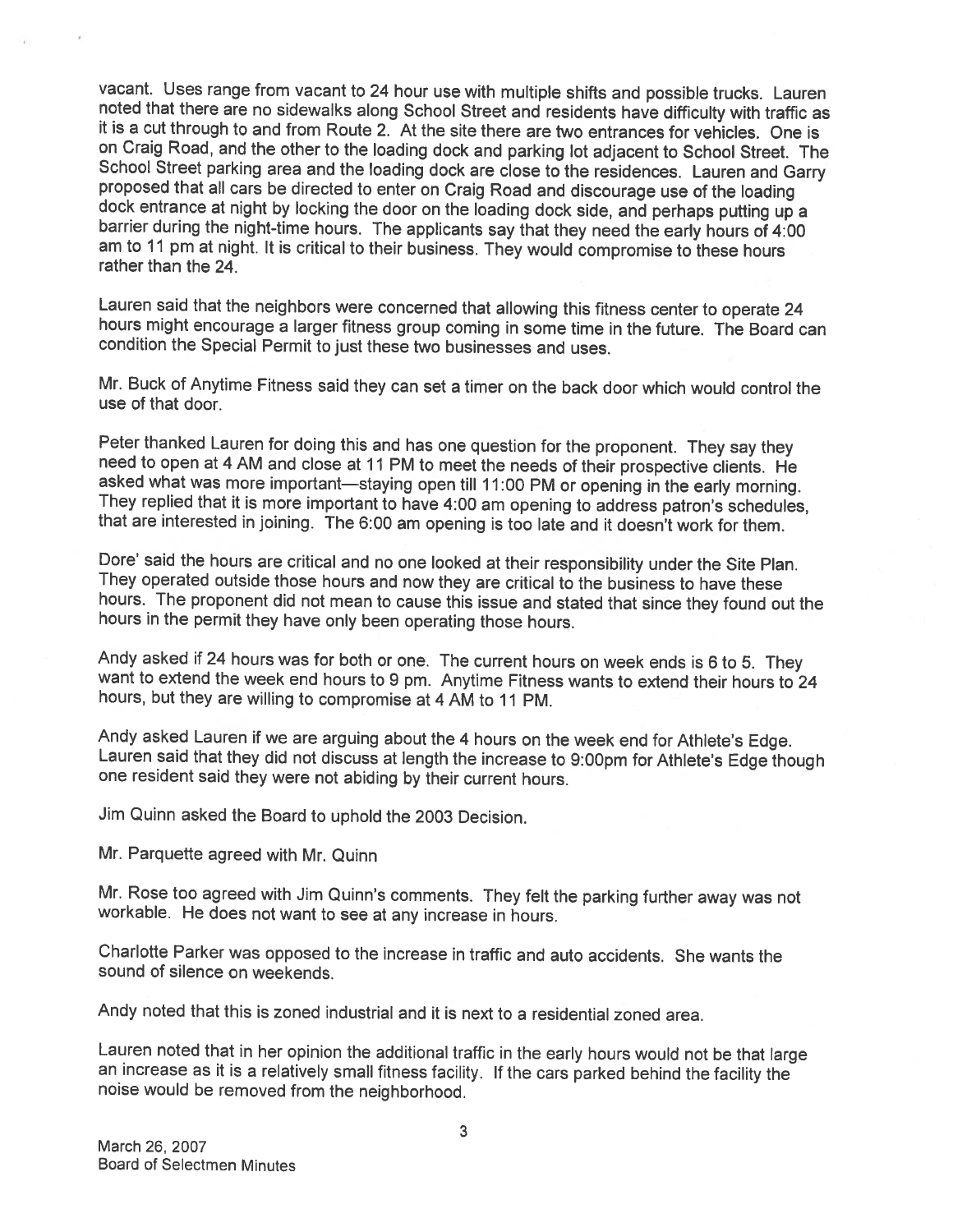The owner of Peak Performance objected to being called ignorant of his permit. He stated that<br>he is still not operating at a profit and needs to sublease his space to be able to remain in Acton<br>at this facility. He said th save the business (Peak Performance/Athlete's Edge).

PETER ASHTON — Moved to Close the Hearing. ANDREW MAGEE — second. UNANIMOUS VOTE

Dote' wanted to accept that they did not know about the hours. He is troubled with the precedent this may set and somebody sub-lets and it violates the permit. He could grant the increase on the hours on the weekend.

Lauren reviewed the facilities, she does not think traffic will increase and feels it could be a very<br>quiet use. She thinks that the School Street side needs landscaping and there should be<br>signage to guide the traffic to

Andy agreed with Dore'. Andy said it is a sad that they could not come together and said that they could get something worse. Andy asked them to continue to work with the neighbors to show them it can be made workable.

Peter agrees with Dore' and Andy. He would not agree to a 24 hour operation. Peter too shared Andy's comment about what could move in there that may cause more problems and asked them to try to work out this with the neigh

Walter would not want a 24 hour operation. He doesn't have a problem with increased hours on the weekends. Walter asked if they could put a fine on the permit violations. Walter noted they should try to work it out. Walter

Don Johnson said that it is <sup>a</sup> very tedious operation with evening hour's enforcement. Garry and Don said they could explore any automatic triggers like reducing hours.

Walter said that he would be open to the hours requested.

Dore' suggested that they will be meeting on April 9<sup>th</sup> before Town Meeting and Dore' wanted to see the triggers that would be in the draft decision.

Lauren agreed that there should be enforcement triggers in the decision. She also reminded the board that although the people attending tonight are opposed, there were residents at the previous hearing and the March 14 mee

### O'NATURALS, INC, CHANGE OF MANAGER FROM ADAM GORHAM TO CHARLES **PILESKY**

Mac Mcabe was present for Mr. Pilesky. They normally do not serve more than <sup>3</sup> drinks.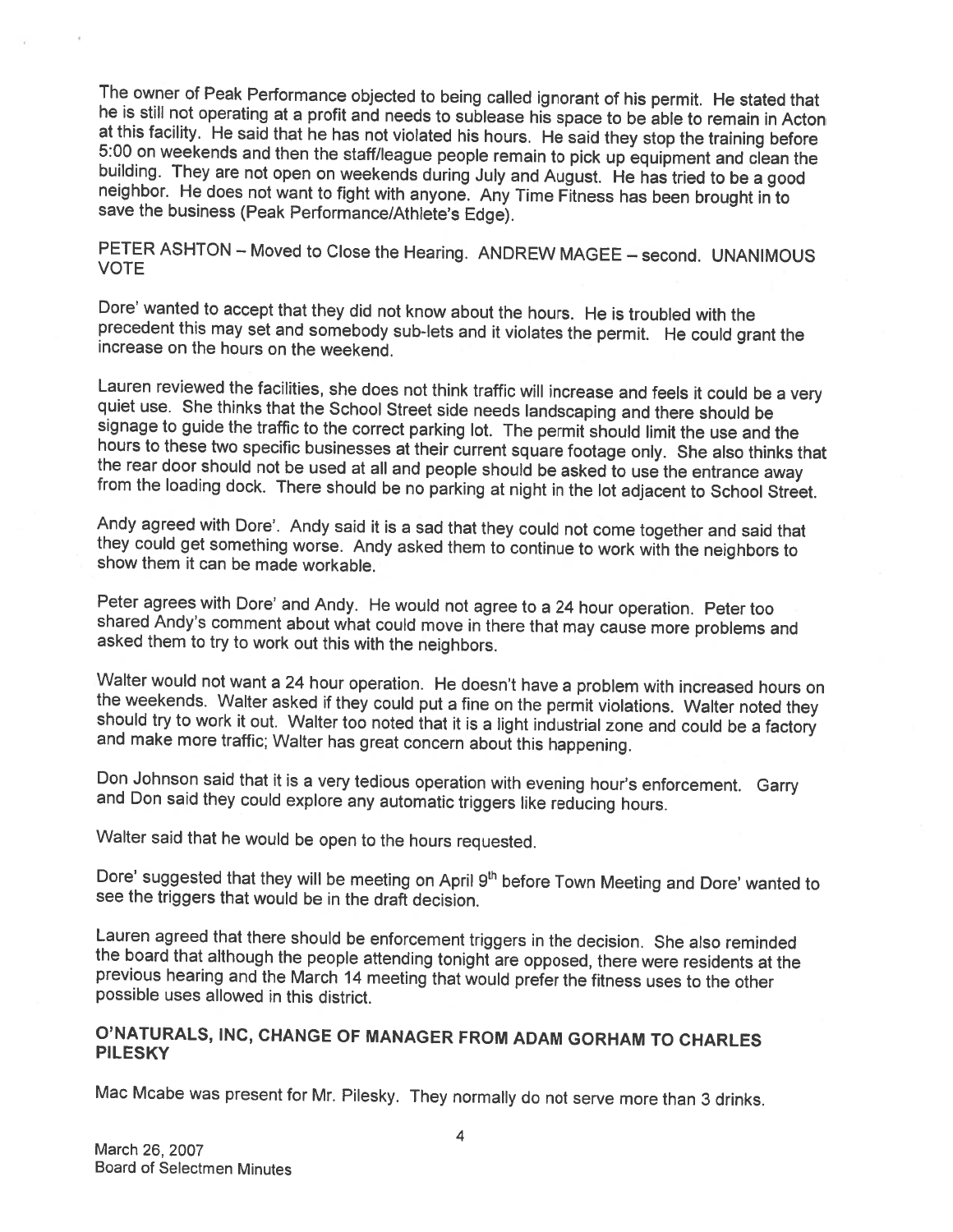Mr. Piensky has been moved up the ladder and now is the Manager of the Acton store. He does not smoke or drink. Manager's only one that can serve liquor.

Dore' noted the minor matter on page two. Mac said that it was youth.

Andy asked about the liquor service and Mr. Mcabe said he personally instructs the Managers, who are the only ones that can serve liquor, and they close at 8:00 p.m. Lauren asked if they used a formal training program for

PETER ASHTON —Moved to approve Charles Pilesky as the new Manager. DORE' HUNTER — second. UNANIMOUS VOTE.

Andy asked them to look into getting formal training like Tips for their Manager's. They were also asked to submit rules and Regulations for liquor service.

# OVERSIGHT MEETING WITH THE CEMETERY COMMISSIONERS

Andy thanked Brewster for coming in. Brewster discussed the capital needs and the finances<br>listing of the many items in the trust bearing accounts. Brewster thanked the staff in helping him<br>understand the accounts. Brewste as other departments. They don't have the money for Capital spending.

Walter said that the fees have not been increased since 1993.

Dore' noted he asked for this meeting. Dore' said that he knows very little about the cemetery, mostly because they are run well. Some funds cannot be spent. Dore' asked what about the fee schedule. Dore' noted that compar of the list. Dore' wondered if the disposal money was low because of our low fees. The Manager was asked to see if they could find the memo for increases that Brewster said he submitted 4 years ago. Dore' asked about wedge of land near the Morrison Farm. It was<br>reserved by the Board of Health as a buffer to protect drinking water wells on Morrison land. As of 1963 when the Town Water through the Water District, came in this was no longer necessary.<br>There can be burials there. However, the Commissioners still see it as a buffer area. Dore' asked how long before we run out of spaces. Woodlawn has 800 left with 50 burials a year.<br>Dore' asked when they feel they will need the soccer fields back. Brewster said several years.<br>Dore' said the Cemeteries Master plan cemetery.

Andy asked about the trusts and the range of up and down balances. They are earning half as much money than they did years ago.

Walter said it would be nice to see minutes of the Cemetery Commissioner's and that the Minutes should also be filed with the Town Clerk.

### SITE PLAN SPECIAL PERMIT #02119103-388, <sup>60</sup> POWDER MILL ROAD, AUTOPLEX REALTY, LLC.

Request to extend the time frame for the Class I license at 60 Powder Mill Road. Andy said that we would like one packet that answers all the questions and no piecemeal and corrections on previous plans. Mr. Nylen said they are almost done with the corrections. Mr. Nylen feels they will have a plan in two weeks to staff and before the Board the first week in May.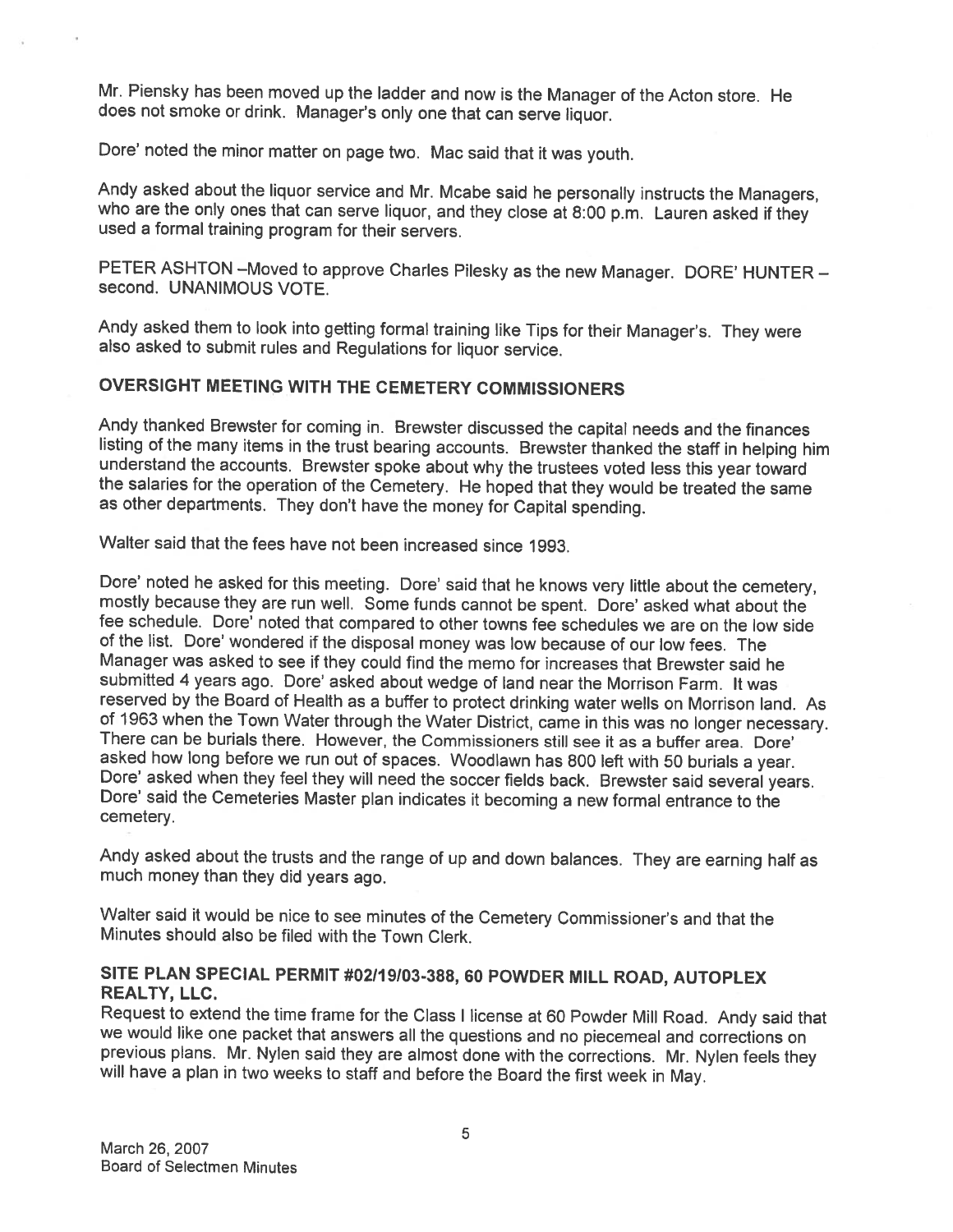DORE' HUNTER — Moved to extend the License for an additional <sup>90</sup> days. ANDREW MAGEE — second. UNANIMOUS VOTE

DORE' HUNTER — Moved to Continue the hearing until May <sup>7</sup> at 7:30 PETER ASHTON — second. UNANIMOUS VOTE

### SELECTMEN'S BUSINESS

### BUDGET AND WARRANT DISCUSSION

The warrant will be mail this week and noted it was on the Web also. Walter explained the opening of the Meeting on the 2nd and adjourning to the 9<sup>th</sup>.

Morrison, Fincom has approved

Traffic Design for Main at Hayward, the Fincom supports \$40,000 be appropriated at this town<br>meeting. Go back to a special town meeting in the Fall. Dore's concerned about the study we<br>have already and doesn't like the ide

Peter suggests that we have three chances to vote no.

Walter said that he feels strongly about the process, and thinks that there were good items noted. He feels we need to go through this process.

Lauren wanted to clear up some miss conceptions. She feels that the consultant comes in and gets public input. She said that they are moving forward and make it safer, left turns and sidewalks.

Andy agreed on the process. Reduce the capital item down to \$40,000 from \$130,000 Don said it will have two motions on the articles for borrowing and appropriation.

PETER ASHTON — Moved to reduce amount to \$40,000 traffic Study at Hayward Road and the express intent to perform the study and bring back to Special Town Meeting in the fall for approval of construction. DORE' HUNTER — second. UNANIMOUS VOTE.

NORTH ACTON FIRE STATION – Dore' updated the Board on the money needs for the design.<br>The Steering Committee discussed at some length and in the prospect of a fall town meeting<br>they recommend the motion be offered at town

Lauren wanted to make sure that this money will be enough. Dore' said it would be enoug<sup>h</sup> to get the consultant/architect.

Budget Transfer — Don't need to use

29 — Capital Improve for the Schools — Passed over

Zoning Articles — They are recommended except for the cell town articles.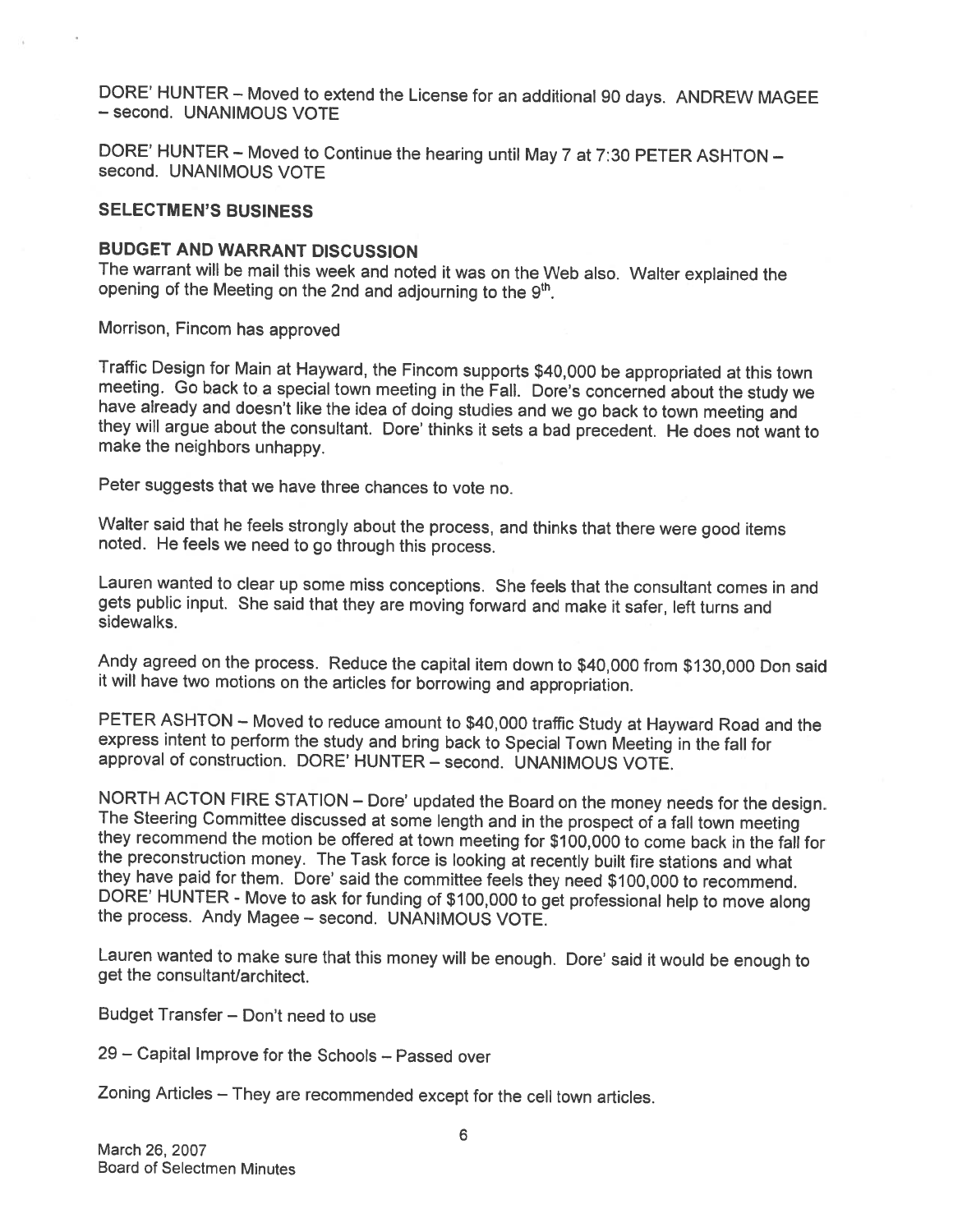Dore' updated the Board of the meetings they had last week with Tuffin and Mr. Richelin. Dore' noted that there was some compromise as to Article 38 they would take out the last item in the article that would say the Plann he doesn't remember a suggestion for a moratorium. Dore' said the Planning Board's position could hamper citing one in the best possible location.

Dore' said we should not recommend this article. Walter needs to have some input from the Planning Board. Dore' noted the subject of that impact is something they are going to hear about the abutters.

Lauren was not comfortable without the Planning Board's opinion.

Peter said we continue to defer and then they will support. Peter asked that it be brought to the Planning Board.

Andy agreed with Peter's recommendation.

Lauren said we need to ask the Planning Board to look into the upcoming technology.

ARTICLE 38 - Will Tuffin said that the possibility of a compromise is moot because a member of the Planning Board said he wasn't pursuing it any further. It was dead because the Chair of the Planning Board did not want sup Committee will take care of the issue. Will said that the one section should be taken out and says it is too subjective. The Board could take <sup>a</sup> position if the Planning Board would take out Part E.

Article <sup>39</sup> — Walter wanted to see the map that Roland is preparing. He said it would be something he is interested in seeing.

Walter said that it only mentions public schools and it should address preschools and day cares. Section <sup>3</sup> asks to review and formulate <sup>a</sup> committee. Walter had <sup>a</sup> problem with it just covering public schools.

Lauren could support 1.3 to study the Bylaw only.

Dote' said he would agree if it is <sup>a</sup> balanced committee

ANDREW MAGEE - Moved to defer this recommendation. PETER ASHTON - second. UNANIMOUS VOTE

BANNER REQUEST, FAITH EVANGELICAL FREE CHURCH<br>Lauren asked about the current policy. Dore' was uneasy about it not so much of the question, but the question of that there are a lot of churches in town. If we do this for them, any other religious organizations will be coming forward for space.

Andy said we should stick to secular condition, the Board agreed.

### JENKS FUND AWARDS

DORE' HUNTER - Moved to roll the interest back into the principal fund. PETER ASHTON — second. UNANIMOUS VOTE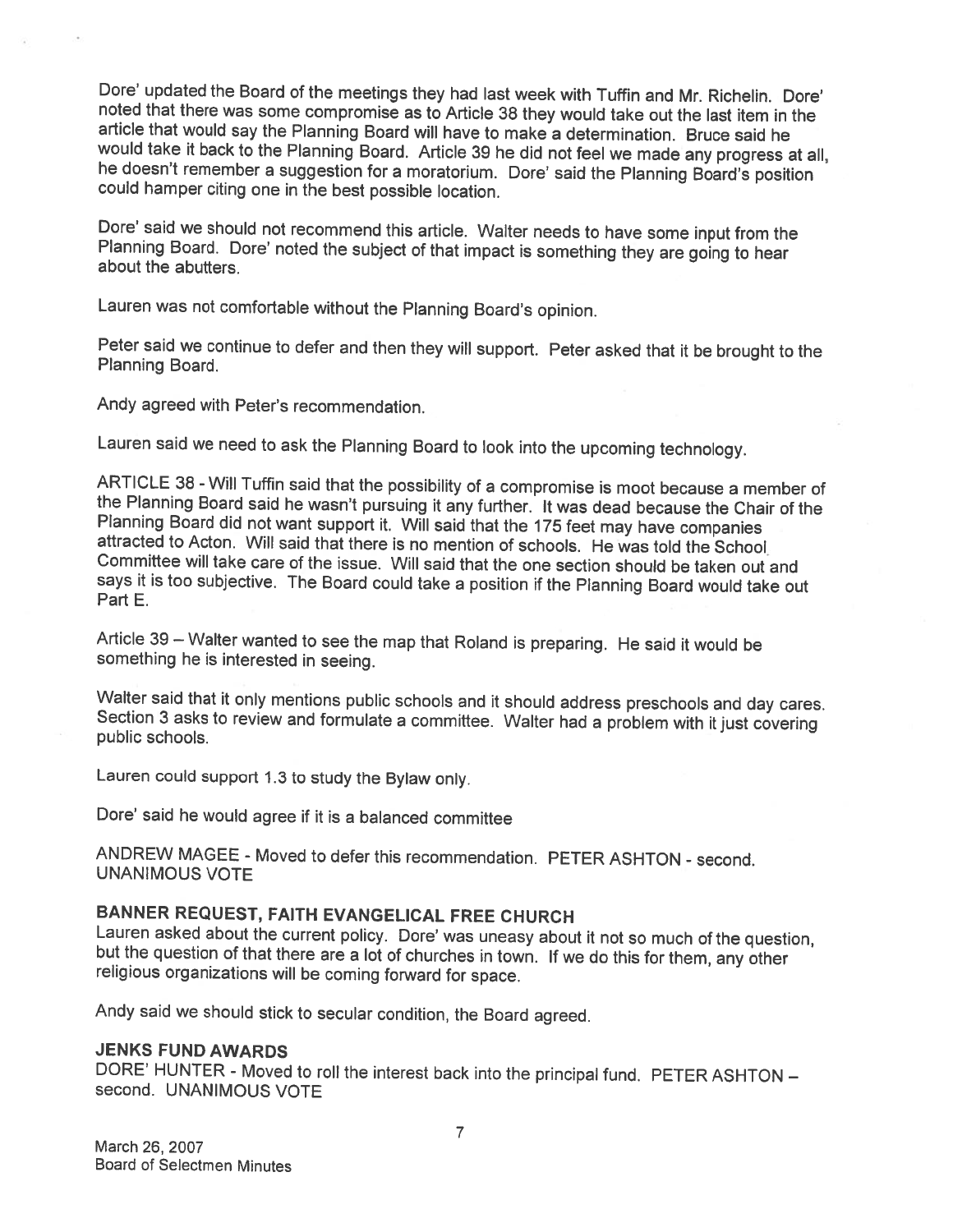### MUNICIPAL EMPLOYEE OF THE YEAR

PETER ASHTON - The Board agreed with Don's suggestion for recommendation. ANDREW MAGEE - second. UNANIMOUS VOTE.

### OTHER BUSINESS

468 Main Street Dore' outlined the inspection of the house. The building is in disrepair and has possibilities for uses we may have. The upstairs would only be used for storage as it is a half floor. The Main floor is very

Don was asked to explore the seepage from the oil tank with the owner.

Lauren reported on the reconstituted EDC. They were told to bring to the Planning Board for changes.

Lauren spoke about the Shuffle Committee having <sup>a</sup> kiosk at Town Meeting.

Method Machine Tools came to the Town for <sup>a</sup> zoning at last year's town meeting. Method Machine wants the tax incentives that could be associated by coming to Acton.

Design Review Board — They have an ad in the papers asking for volunteers interested in serving.

TAC developed <sup>a</sup> survey and they will have <sup>a</sup> table at town meeting to talk about their shuttle.

Andy reported that the Water Resources Advisory Committee they are outreaching out to the Town. On April 4<sup>th</sup> at 7:00 at the Library will host a meeting to discuss these articles

Open Space Committee — Peter and Mary Ann Ashton have offered to handle this project.

Bruce Freeman Rail Trail (BFRT) - Andy will be attending TIP meetings

Citizens' Petition Article – Peter will handle if Dore' feels he cannot make the presentation at Town Meeting.

### CONSENT AGENDA

Hold on 18 Peter ANDREW MAGEE — Moved to approve all except #18 LAUREN ROSENZWEIG — second. UNANIMOUS VOTE

Books that Terra Freidrichs might use to restock the libraries would take for new Libraries in Louisiana. Terra said she could have them taken off the Libraries hands and ship them.

DORE' HUNTER – Moved to allow Ms. Freidrich's an opportunity to review and inspect and take<br>with out cost any of the Books identified for disposal from the Library, further, that she have<br>them remove the books in a timely

### TOWN MANAGER'S REPORT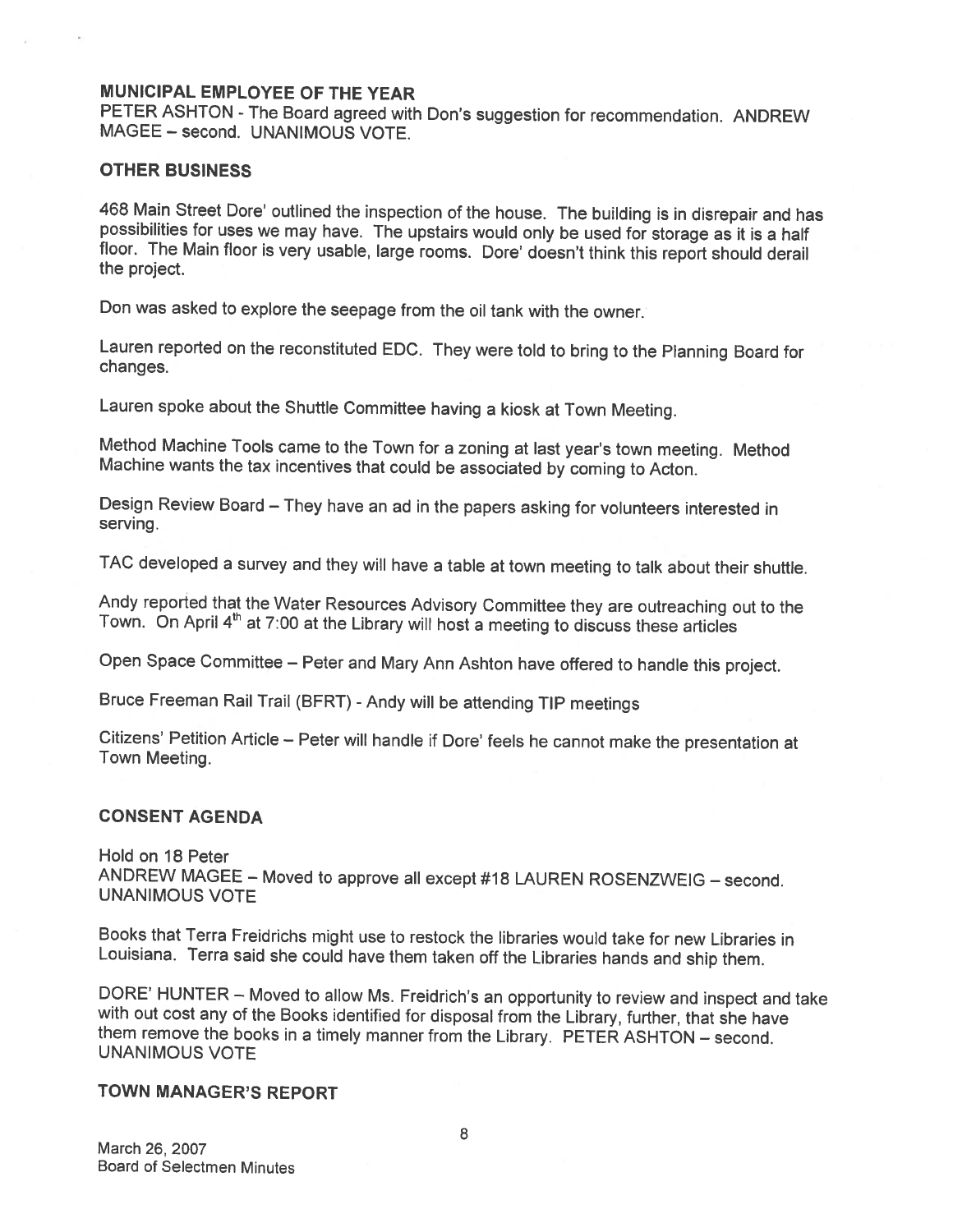### EXECUTIVE SESSION

LAUREN ROSENZWEIG —Moved to go into Executive Session for the purpose of discussing Litigation. All AYES. UNANIMOUS

Christine Noyce, Recording Secty Clerk, Board of Selectmen *(/*

17, Date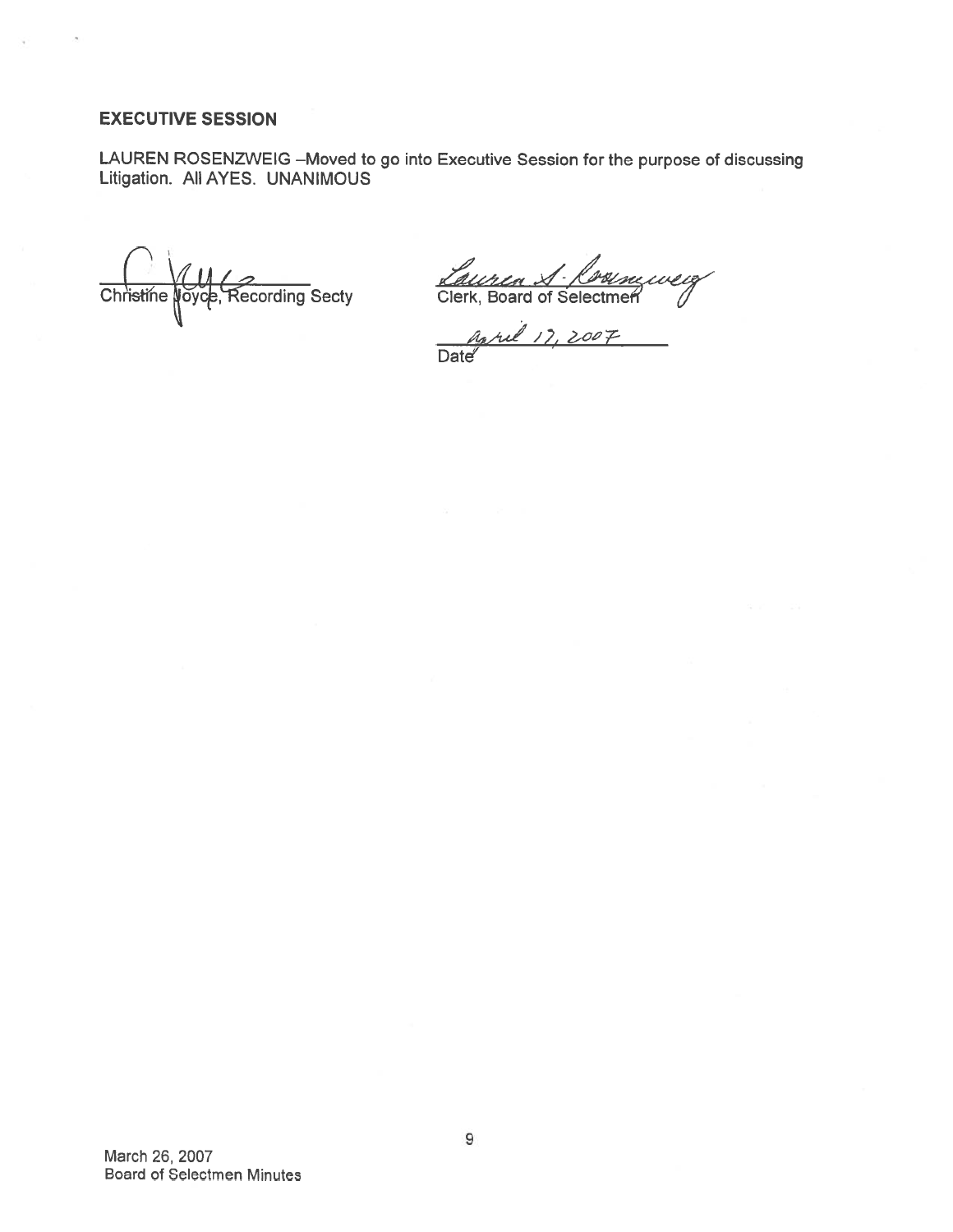# BOARD OF SELECTMEN & SEWER COMMISSIONERS' MEETING AGENDA

# Francis Faulkner Meeting Room Town Hall March 26, 2007 7:00 PM

I. CITIZENS' CONCERNS

# II. PUBLIC HEARINGS AND APPOINTMENTS

- 1. 7:05 JOINT MEETING WITH THE SCHOOL COMMITTEE Enclosed <sup>p</sup>lease find materials in the subject regard, for Board consideration.
- 2. 7:20 CLASS <sup>I</sup> CAR DEALER'S LICENSE, <sup>56</sup> POWDER MILL ROAD, ACTON SUZUKI ANNEX, INC. Enclosed <sup>p</sup>lease find materials in the subject regard, for Board consideration
- 3. 7:30 AMENDMENT TO SPECIAL PERMIT #04107103-391, <sup>2</sup> CRAIG ROAD, PEAK PERFORMANCE PARTNERS, INC. (CONTINUED FROM FEBRUARY 26, 2007) Enclosed <sup>p</sup>lease find Materials in the subject regard, for Board consideration.
- 4. 8:00 REQUEST FOR CHANGE OF MANAGER, O'NATURALS INC., <sup>149</sup> GREAT ROAD Enclosed <sup>p</sup>lease find Materials in the subject regard, for Board consideration.
- 5. 8:10 OVERSIGHT MEETING, CEMETERY COMMISSIONERS Enclosed <sup>p</sup>lease find Materials in the subject regard, for Board consideration.
- 6. 8:20 SITE PLAN SPECIAL PERMIT #02119103-388, <sup>60</sup> POWDER MILL ROAD, AUTOPLEX REALTY, INC. Enclosed <sup>p</sup>lease find Materials in the subject regard, for Board consideration.

# **III. SELECTMEN'S BUSINESS**

- 7. BUDGET AND WARRANT DISCUSSION Enclosed <sup>p</sup>lease find materials in the subject regard, for Board consideration
- 8. BANNER REQUEST, FAITH EVANGELICAL FREE CHURCH Enclosed <sup>p</sup>lease find materials in the subject regard, for Board consideration.
- 9. JENKS FUND AWARD, 2007 Enclosed <sup>p</sup>lease find Materials in the subject regard, for Board consideration.
- 10. MUNICIPAL EMPLOYEE OF THE YEAR

Enclosed <sup>p</sup>lease find confidential materials in the subject regard, for Board consideration.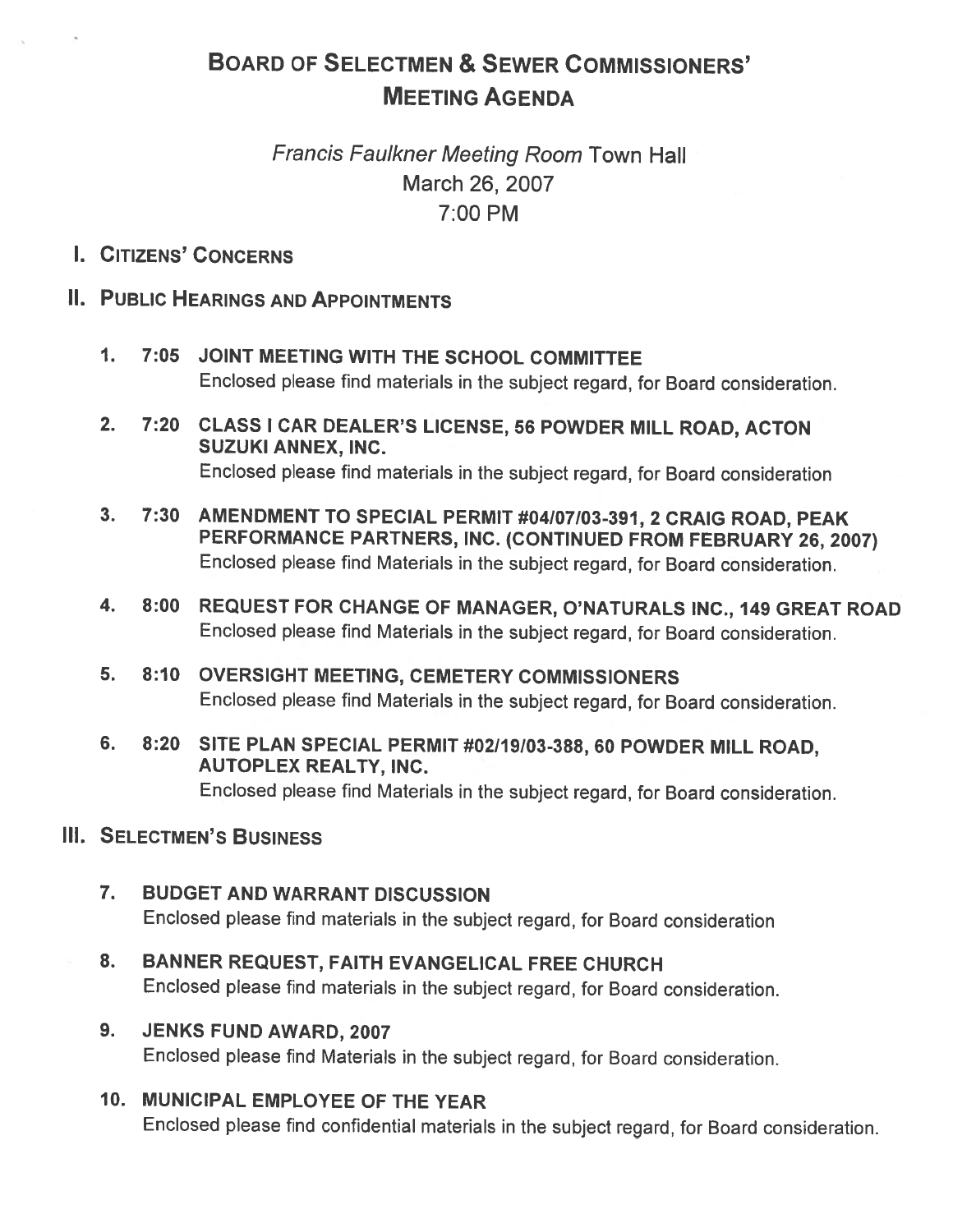# 11. OTHER BUSINESS

# IV. CONSENT AGENDA

# 12. ACCEPT MINUTES

Enclosed <sup>p</sup>lease find Board of Selectmen's Minutes for December 4, 2006, for Board consideration.

13. COMMITTEE APPOINTMENT, CONSERVATION COMMISSION, FRANCES P. PORTANTE, REGULAR MEMBER

Enclosed <sup>p</sup>lease find Materials in the subject regard, for Board consideration

14. COMMITTEE APPOINTMENT, RECREATION COMMISSION, FRANK CALORE, ASSOCIATE MEMBER

Enclosed <sup>p</sup>lease find materials in the subject regard, for Board consideration.

- 15. DRAFT DECISION, SITE PLAN SPECIAL PERMIT #07111106-409, <sup>288</sup> MAIN STREET, EDWARD BRAVO (FOSTER) Enclosed <sup>p</sup>lease find Materials in the subject regard, for Board consideration
- 16. LOCATION OF GAS MAIN, KEYSPAN ENERGY DELIVERY, GREAT ROAD Enclosed <sup>p</sup>lease find Materials in the subject regard, for Board consideration.
- 17. NEW PROGRAM AUTHORIZATION, CONDOMINIUM BUY DOWN PROGRAM, ACTON COMMUNITY HOUSING CORPORATION Enclosed <sup>p</sup>lease find Materials in the subject regard, for Board consideration.
- 18. DISPOSAL OF TOWN PROPERTY, ACTON MEMORIAL LIBRARY Enclosed <sup>p</sup>lease find materials in the subject regard, for Board consideration.
- 19. REQUEST FOR USE OF PUBLIC LAND, OUTDOOR PERFORMANCE, AIB CULTURAL **COUNCIL** Enclosed <sup>p</sup>lease find Materials in the subject regard, for Board consideration
- 20. PERMIT APPLICATION, 2007 POSITIVE SPIN FOR ALS BIKE RIDE Enclosed <sup>p</sup>lease find Materials in the subject regard, for Board consideration
- 21. ONE DAY LIQUOR LICENSE PERMIT REQUEST, ACTON HISTORICAL SOCIETY Enclosed <sup>p</sup>lease find Materials in the subject regard, for Board consideration
- 22. ACCEPT GIFT, WEST ACTON CITIZENS' LIBRARY Enclosed <sup>p</sup>lease find <sup>a</sup> <sup>g</sup>ift of \$350 from the Library Auxiliary, for membership at the EcoTarium, for Board consideration

# 23. ACCEPT GIFT, RECREATION COMMISSION

Enclosed <sup>p</sup>lease find <sup>a</sup> <sup>g</sup>ift of \$25.00 from Marc McGurl, to be used for the Elm Street Lighting Replacement Project.